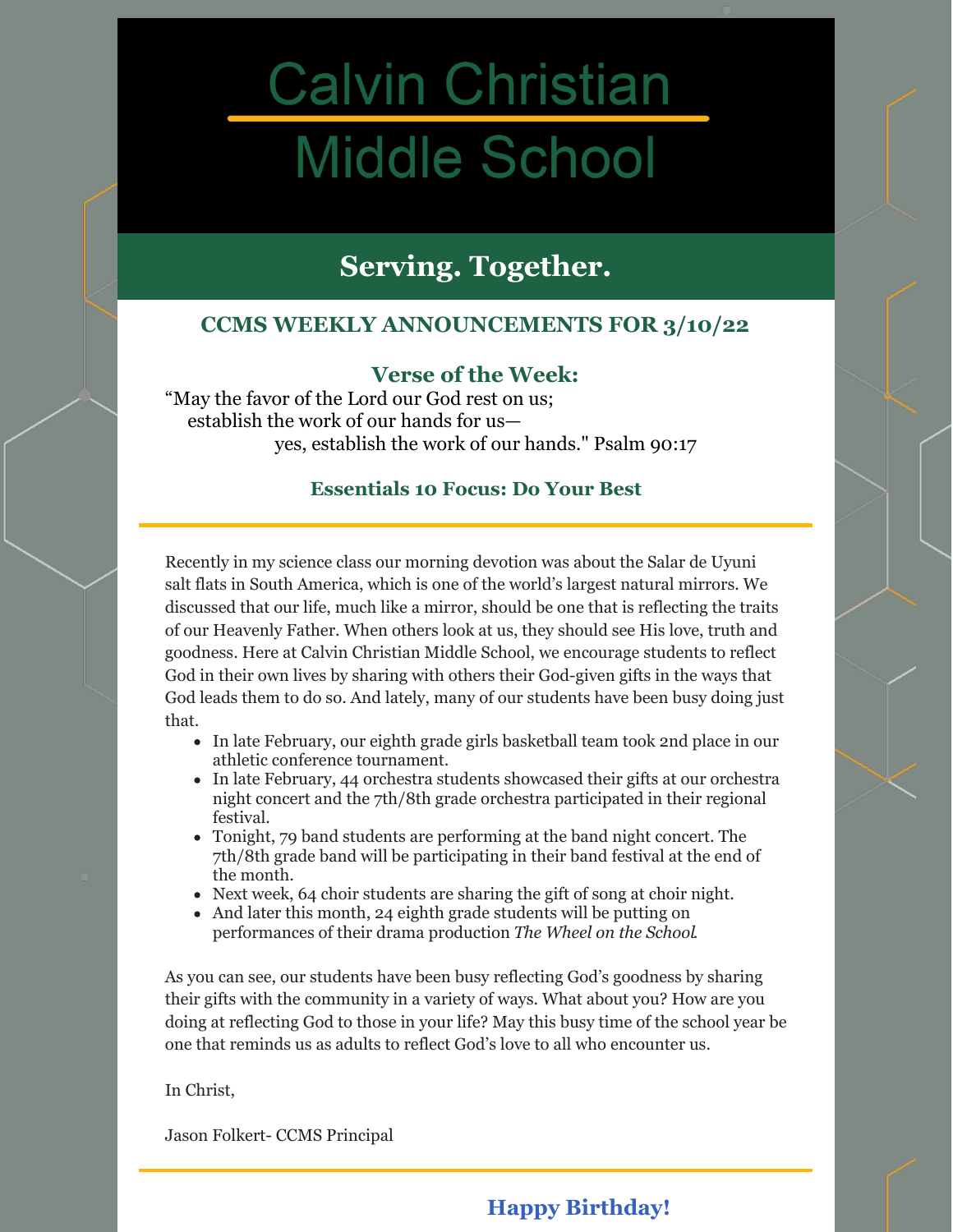

Mr. Folkert 3/10 Caris Colyn 3/11 Joah Goodheart 3/11 Mr. Burgess  $3/12$ Alivia Melcher 3/13 Mr. Weemhof 3/15 Saniyah Gray 3/16 Caitlyn Wertz 3/17

## **Yearbook Pre-Order Deadline MONDAY March 14**

You are able to purchase your yearbook now and be all set for their May arrival! Yearbooks are \$35 each and can be purchased online (+ processing fee) or with a check in the Middle School office. *Limited extra yearbooks will be available in May for \$45.*



## **6th-grade Girls Volleyball event--free**

Please bring in the form**TOMORROW.**

Games will be played on March 23 and/or 24 depending on how many teams. Please write your availability for either/both days on the form. Click below for more details and the form.

**6th grade girls [volleyball](https://files.constantcontact.com/9f9c2db7501/9a5cb272-af83-423c-8c9a-1f32c3c88e14.pdf)**

## **GCCS Annual Meeting GCCS ANNUAL MEETING:**

Join the GCCS family and constituents on Monday, March 21, 2022, at 7:00 PM via Zoom. This meeting is where annual business is conducted including an update from the Head of School, approving the budget, and approving board member nominees. For more information about the meeting, plus voting on new board members and the 2022-2023 budget, you can do so at this link:

**Annual Meeting Notice - Board Nominees and Proposed [2022-2023](https://drive.google.com/file/d/1BNwsetl6BzYjSieMIp7kfHntnGYhMVXB/view) Budget**

#### **Taste of CCMS for 5th grade students and parents and others new to CCMS**

Are you ready to start your middle school experience or do you know someone who is? Join us at Calvin Christian Middle School for A Taste of CCMS on **Tuesday,**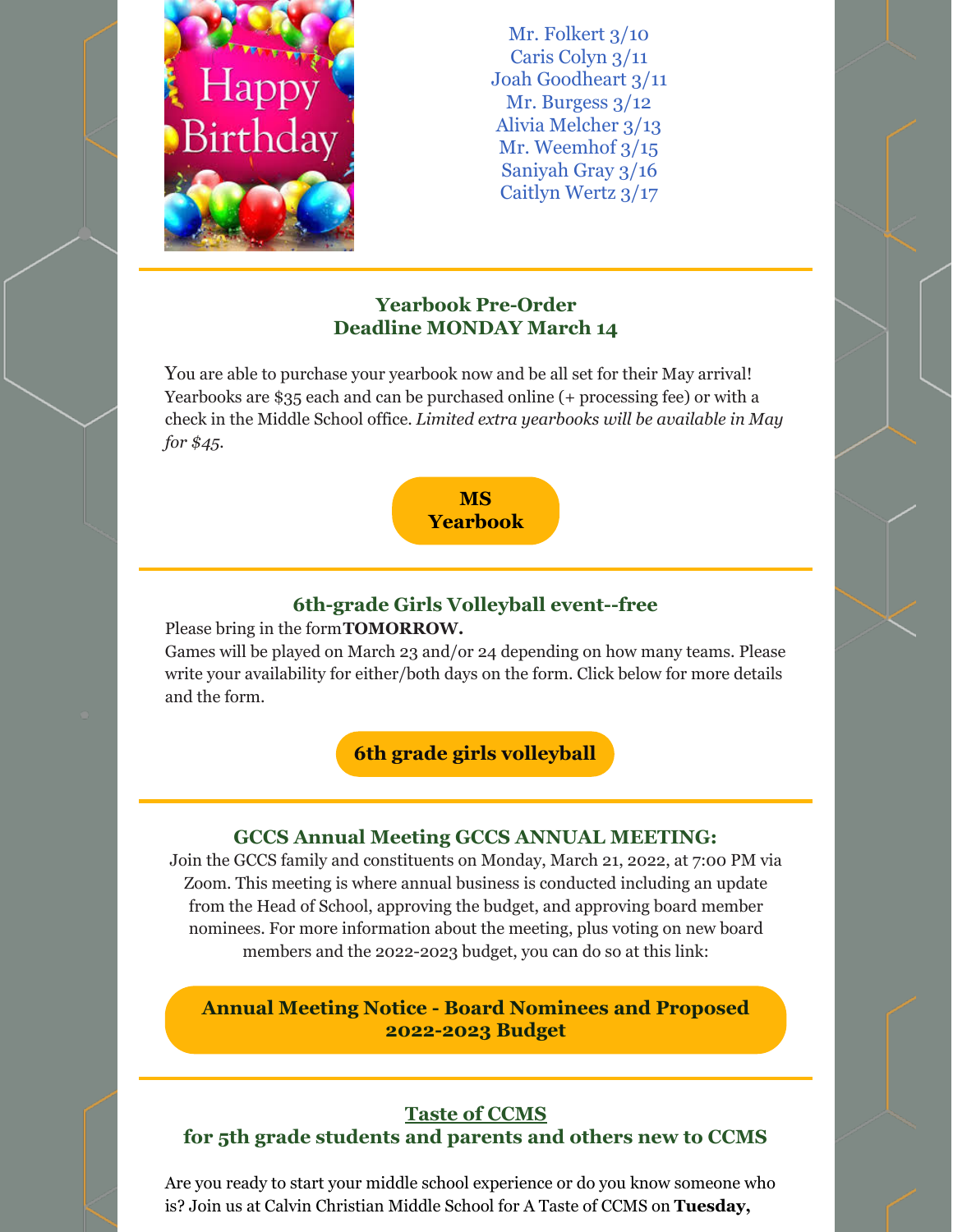**March 22 from 7:00 pm to 8:00 pm.** On this night, you'll learn what life is like at Calvin Christian Middle School, meet our principal and staff, and join in on a fun scavenger hunt to help you explore our campus. If you have any questions, click the button below to contact the middle school office. **Please RSVP** for the evening using the button below.

## **RSVP Taste of [CCMS](https://bit.ly/3J0r5gW)**

## **[Email](mailto:msoffice@gccsmi.org) the MS office**

#### **Celebrate Calvin!**

Calvin Christian High School's Student Showcase is now Celebrate Calvin! CCHS will host our Celebrate Calvin event on Tuesday, March 29th, from 7 - 8:30 pm. Please join us and engage with the outstanding work our students and teachers have been involved with throughout this school year.

Tour our school on this special night and see how our teachers actively engage with students through small group instruction and individualized attention, watch student demonstrations and performances, and experience first-hand the ways God continues to richly bless our school!

This will be a structured open-house format with scheduled performances and presentations, beginning at 7:00 pm and ending at 8:30 pm with student performances.

Have friends who have incoming freshmen or are considering making a school change next year? Invite them to come and speak with Calvin Christian students and staff about the great opportunities CCHS has to offer.

#### **GCCS SPRING RECEPTION:**

You are invited to our annual Spring Reception Fundraiser at Frederik Meijer Gardens on **April 14th.** We will spend an evening together with food, refreshments, and fellowship to share stories of God's faithfulness and to share a vision for the future of GCCS. More information and an RSVP will be coming soon!

#### **Middle School Swim Team**

CCMS will have a brief, two week swim season starting immediately after spring break and culminating with a meet on April 23 with other area Christian schools at Calvin University. Please click below for more information.

**[CCMS](https://docs.google.com/document/d/1mOHewI6FNKFVs_L3oxE229KIlESztvGR5-T9wP82GVU/edit?usp=sharing) Swim Info**

## **Dutch Costumes Needed**

The 8th grade play is looking for Dutch costumes to borrow for our show! Do you (or your family or friends) have costumes at home? Please let Mrs. Koster know if you have one or know someone who does!

We'll have them back to you well before Tulip Time! :-)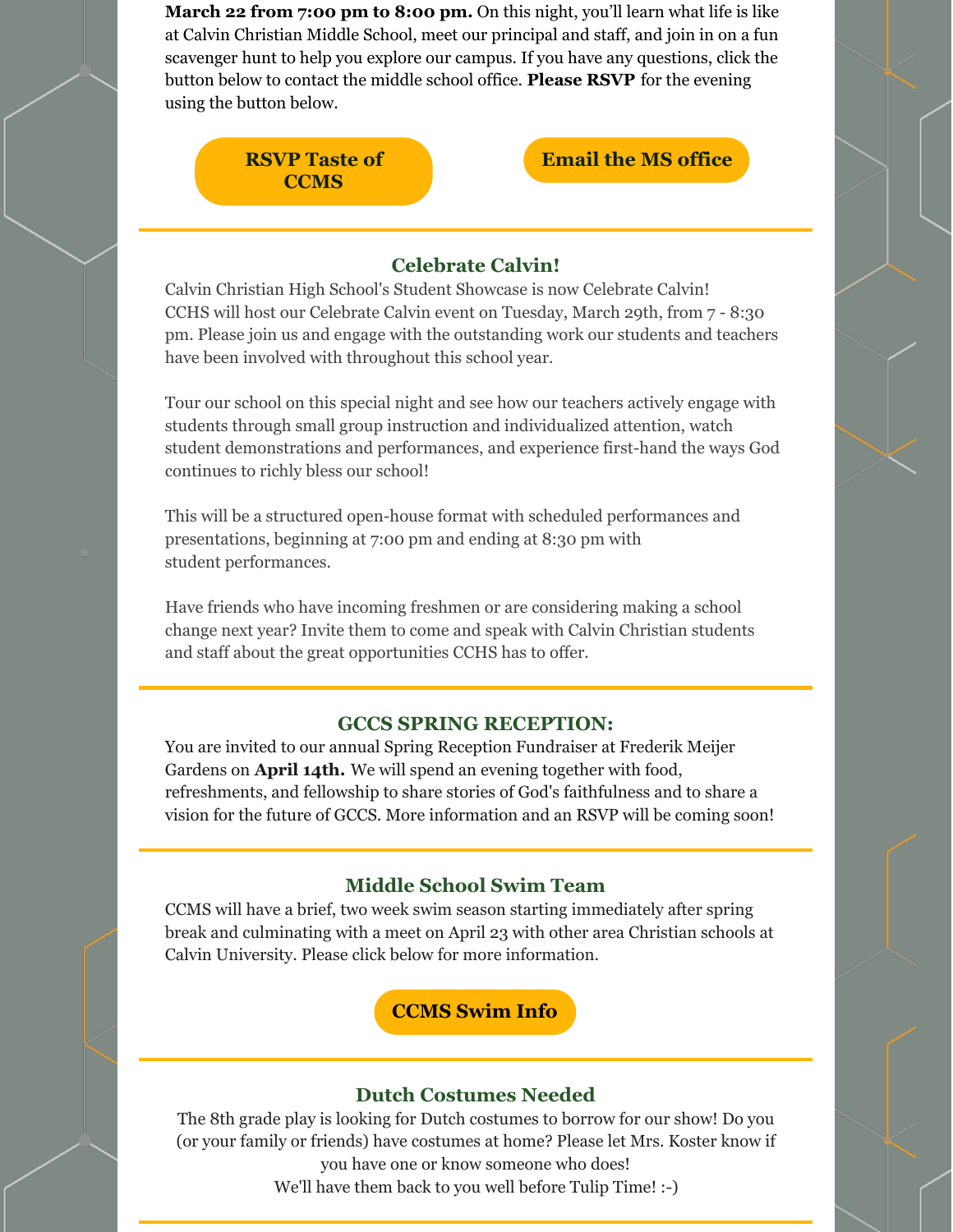## **Staff Appreciation**

Are you looking for a way to bless our amazing staff here at GCCS? Click on the button to sign up to bring a snack or a treat and show your appreciation!

## **Staff [Appreciation](https://www.signupgenius.com/go/10c0d4eaeae2ea5f8c25-20202021) Snacks**



#### **Fri-yay!**

3/11 Chips and pop 3/18 Donuts Remember to bring \$1.00! 8th grade parents: please sign up at the link below if you are able to bring some chips or pop, or are able to help serve.

**8th grade parent [Fri-yay](https://www.signupgenius.com/go/30e0d4ea4a823a0f49-friyay1) sign up**

#### **Lost and Found**

We now have TWO keys that might be a house keys. Please pick up in the office.

#### **Track & Field Coach Needed!**

We are looking for a high school track coach. Please contact Tom Bouma if you are interested, or pass this along to someone you know that might be!

## **Email Tom [Bouma](mailto:tbouma@gccsmi.org)**



#### **Coming Soon**

The CCMS Easter flower sale (potted tulips, hyacinths, and daffodils) will begin next Wednesday. This is a great way to earn money toward your student's camp/field trip fees and also support our school! More details next week.

Also, the annual GCCS Spring flower sale (hanging baskets and landscaping flowers) will be held in May to support the middle and high school parent club.

#### **CCES Scholarship for current 7th or 10th-grade students:**

Students that either attended Calvin Christian Elementary OR are residents of the City of Wyoming can apply for the Calvin Christian Elementary Endowed Scholarship. This scholarship provides \$500 toward tuition at GCCS in either the 8th or 11th grade. Applications are available in the MS and HS offices or can be printed from the link below and are due May 1.

**CCES [Scholarship](https://docs.google.com/document/d/1uwBc3AeIaGof9vhiCIndjq0rcUQ9TS9XhKJAoZUYBFI/edit)**

#### **Experience Grandville Christian School:**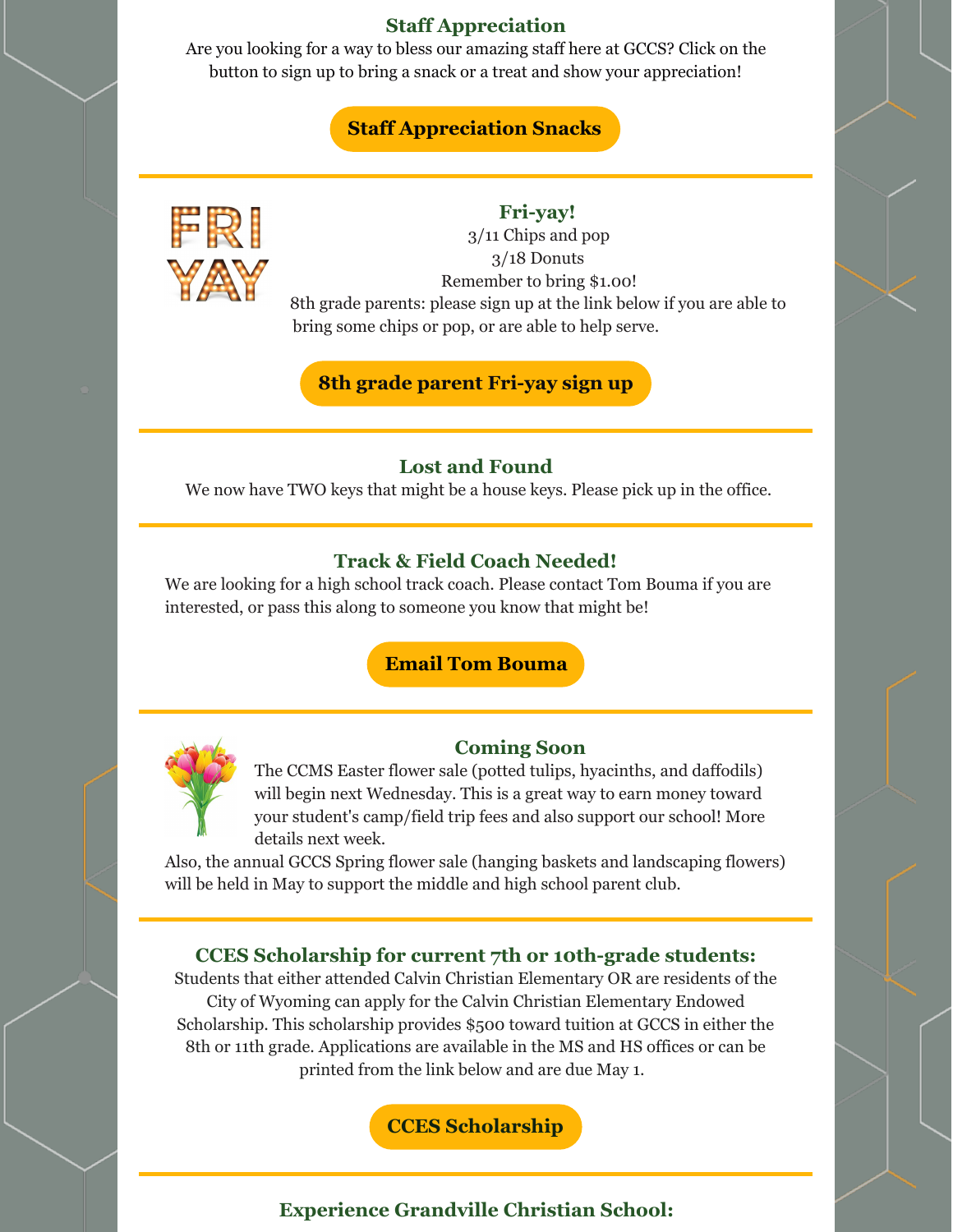#### **Childcare, Preschool, Junior Kindergarten & Kindergarten**

If you, or anyone you know, is interested in learning more about our Childcare, Preschool, Junior Kindergarten & Kindergarten programs, please join us for Experience GCS. You and your child(ren) will have the opportunity to meet teachers, visit classrooms and enroll for the 2022-23 school year.

Wednesday, March 16th

5:30-6:30 PM

Reserve your spots below!

Please contact GCS Enrollment Coordinator, Erin Nichols with any questions.

## **[Experience](https://www.eventbrite.com/e/childcare-preschool-junior-kinder-kindergarten-enrollment-2022-2023-registration-290471567277) GCS Email Erin [Nichols](mailto:enichols@gccsmi.org)**

#### **Open Gym** 3/11 8th grade AM break, 7th Lunch break 3/14 6th Lunch break 3/15 8th Lunch break 3/16 7th Lunch break 3/17 6th Lunch break

## **Strong Girls**

Strong Girls meets every Monday and Wednesday from 2:30p.m. - 3:05p.m. in the MS gym. See the attached flyer!

**[Strong](https://files.constantcontact.com/9f9c2db7501/ec421512-fc8a-4cfd-9024-3d055fe947e8.pdf) Girls**

#### **Summer Sports Camps**

The weather may be cold, but it is time to think about summer! Some of you might be wondering how you are going to keep your child active and away from the TV this summer. Good news! Squires Sports Camp will do both! At Squires Sports Camp your child will play endless games outside with their friends all week long! Camp runs from Monday to Thursday from 9 am-2 pm and from 9 am-12 pm on Friday. Squires Sports Camp will be held the week of June 6 and June 20. Sign up for one week or both weeks today! Questions? Email Ben de Waal Malefyt.

#### **Email Ben [deWaal](mailto:bdewaalmalefyt@gccsmi.org)**

#### **Hitmen Volleyball (Juniors vs. Seniors)**

Come and watch the Junior guys take on the Senior guys in volleyball! Games for kids will start at 7:00 p.m. and the game will start at 7:30 p.m. in the High School gym. This is a fundraiser for the Senior All-Nighter. Cost: \$5/person, Max \$20/family.

**A raffle for a Yeti Cooler** will be held during the game. You can purchase raffle tickets (\$15) at the link below.

#### **Yeti [Raffle](https://grandville-calvin-christian-schools.square.site/)**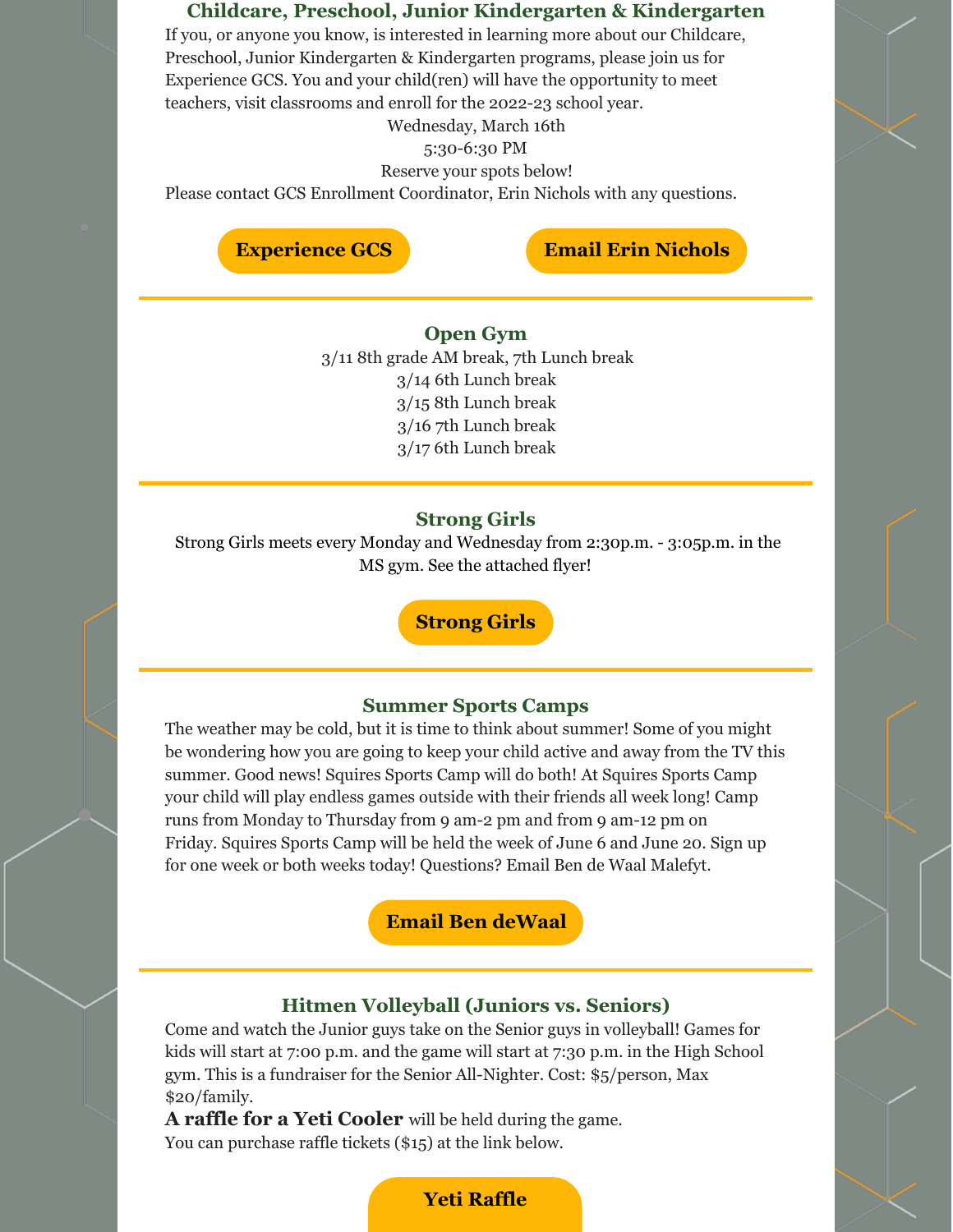#### **Tickets**

#### **Middle School Sports**

All games are at 4:00 p.m. unless otherwise noted. [Directions](https://www.gosquires.org/sports/middle-school-sports/locations/) to other schools Link to sports [schedules](https://www.gosquires.org/sports/middle-school-sports/schedule/)(this will be updated as we are given the information) *Subject to change due to gym availability, weather, etc.*

#### **7th and 8th grade Bowling**

 $3/12$ **Tennis**

3/28 Practice 5:30-6:30 pm @ CCHS courts. Parent meeting at 6:30 after practice 3/30 Practice 5:30-6:30 pm @ CCHS courts

#### **Swimming**

Practices start after spring break

#### **CALENDAR**

3/10 Band Night Concert 7 pm CCHS gym 3/15 Choir Night Concert 3/18 and 3/31 NO GPS PM busing 3/22 A Taste of CCMS (for 5th grade students and parents) 3/24, 3/25, 3/26 8th grade play:*The Wheel On The School*, 7 pm

#### **Requested Announcements:**

#### **Camp Counselors Needed for Camp Roger and Camp Scottie**

Do you know any high school juniors, seniors, and/or college-age students who love God, love kids, and desire to serve in a full and meaningful way this summer!? Our Day Camp, Overnight Camp, and Wilderness sessions are filling up very quickly with record numbers.

In 2022, we are increasing the number of staff we are hiring to support campers better and provide the best experience possible this summer.

We will be filling positions as we go throughout the next couple of weeks. We highly encourage your applicants to apply before March 21, 2022.

#### **Camp Roger Camp Scottie Counselor [Information](https://docs.google.com/document/d/1hpJ7Id2ZS1JVHWWaXapi-sx7mH-TRACdQJn3vzNvqpQ/edit?usp=sharing)**

#### **West Wing Wednesdays:**

March 16 from 2:45-4:00pm. Come to the West Wing at Ivanrest CRC with your friends, play games, eat some snacks, or just hang out. This will be on the 1st and 3rd Wednesdays of the month in the future.

#### **Protect Young Eyes Presentation:**

Ivanrest Church is hosting a series of presentations by Protect Young Eyes this school year and would love to have the families of GCCS aware of the opportunity. The final presentation for this school year will be on **March 10** and is called 'Pornography Harms and Hopes'.

The presentation begins at 7:00 pm and is offered at no cost to attendees. We do ask anyone who plans to attend to register so we can appropriately plan.